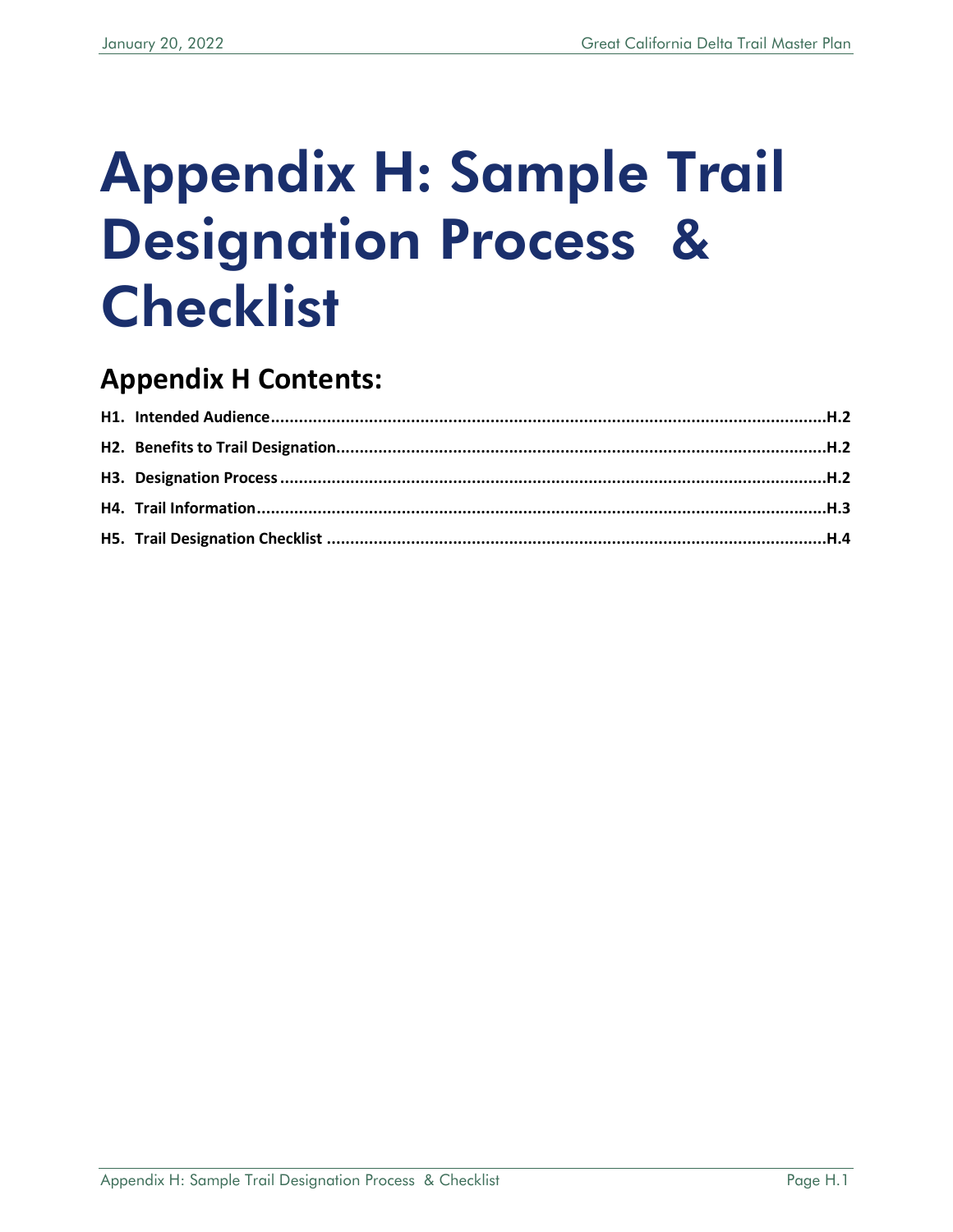The following information is provided as a recommended guide for Delta Trail designation. This document should be adapted for use by the Delta Protection Commission (Commission) to ensure clear and consistent communication to managers of potential Delta Trail segments.

# <span id="page-1-0"></span>H1. Intended Audience

The final version of this document is intended to be used by:

- **Property owners or managers (particularly public agencies)** interested in designating a trail segment or water launch site as part of the Delta Trail
- **Commission staff** to confirm trail segment eligibility and consistency with the Delta Trail vision
- **Members of the Public** interested in advocating for trail designation in their area

# <span id="page-1-1"></span>H2. Benefits to Trail Designation

Designation as part of a regional trail gives trail users the reasonable expectation that the trail will meet some minimum criteria or provide a certain type of experience. A designated segment of Delta Trail would be included on Delta Trail maps and websites and official Delta Trail signs would be posted along the trail.

Benefits to designation:

- $\checkmark$  Encourages understanding of connection to greater Delta region
- $\checkmark$  Increases trail visibility
- $\checkmark$ Encourages trail use
- $\checkmark$  Benefits nearby businesses
- $\checkmark$  Ensures ongoing connectivity to the larger system
- $\checkmark$  Potential for additional funding opportunities

As a locally implemented regional trail, it is critical to have a clear and accountable process for trail designation to provide encouragement and transparency for local organizations interested in developing a new segment or having an existing trail designated.

# <span id="page-1-2"></span>H3. Designation Process

The designation process is led by the Commission as the oversight agency, but all responsibility for trail development, implementation, maintenance, and operation is retained by the owner and manager.

Steps to designation include:

- 1) Trail owner/manager fill out trail project information form and designation checklist
- 2) Commission Delta Trail Coordinator reviews checklist and determines eligibility
- 3) Trail owner/manager and Commission Delta Trail Coordinator work together on any revisions or clarifications before it gets reviewed and approved by the Commission.
- 4) Once trail is complete (or for existing trails):
	- a. Commission adds trail to official maps
	- b. Commission provides appropriate shields for additions to trail posts and signs
	- c. Trail owner/manager installs Commission provided shields and/or includes appropriate trail logo on signs and maps.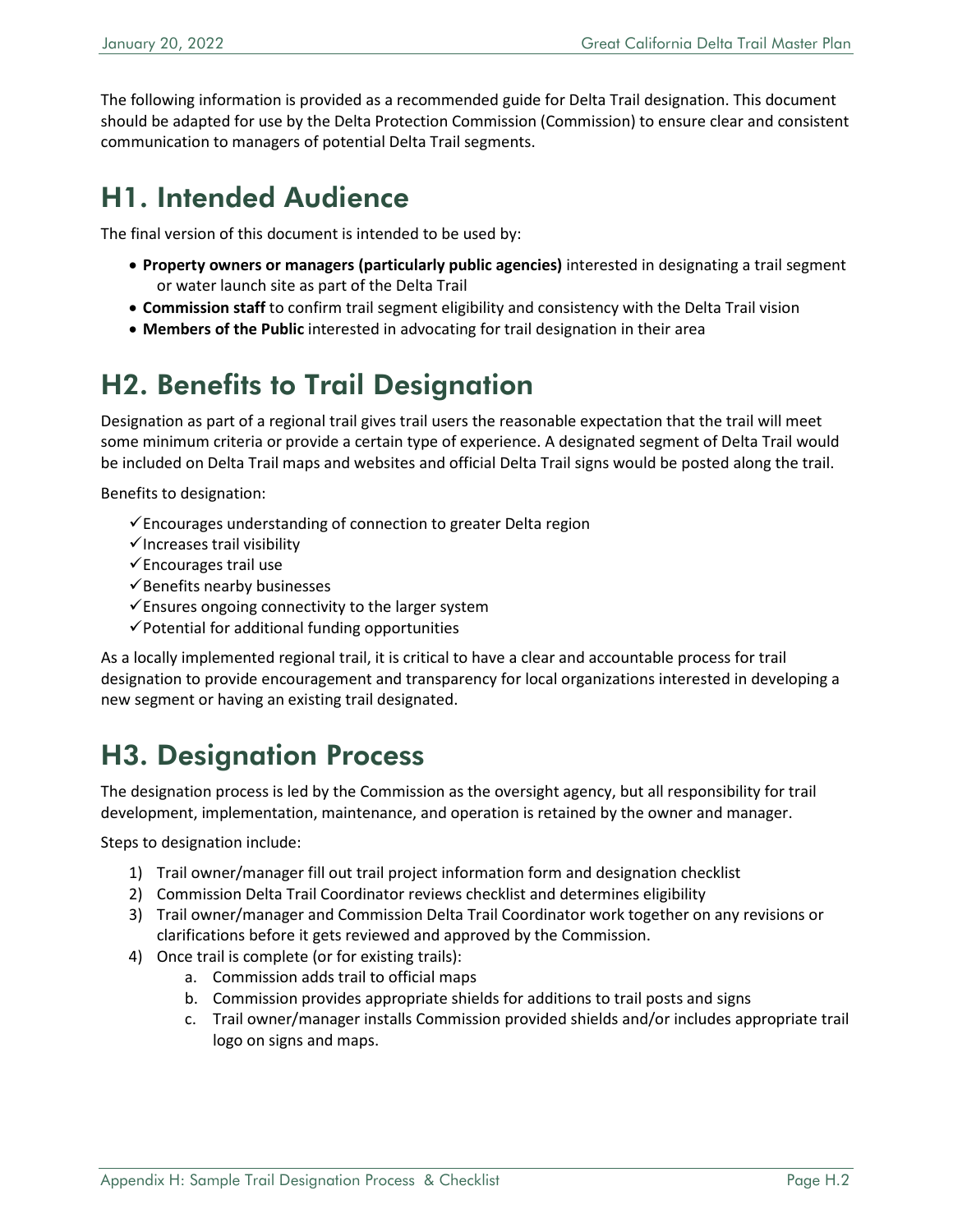# <span id="page-2-0"></span>H4. Trail Information

| <b>PRIMARY CONTACT:</b>                                                                                                                                                                                  |  |  |  |  |
|----------------------------------------------------------------------------------------------------------------------------------------------------------------------------------------------------------|--|--|--|--|
|                                                                                                                                                                                                          |  |  |  |  |
|                                                                                                                                                                                                          |  |  |  |  |
|                                                                                                                                                                                                          |  |  |  |  |
|                                                                                                                                                                                                          |  |  |  |  |
| □<br>property owner                                                                                                                                                                                      |  |  |  |  |
| $\Box$ designated manager                                                                                                                                                                                |  |  |  |  |
|                                                                                                                                                                                                          |  |  |  |  |
| PROPERTY OWNER CONTACT (IF DIFFERENT):                                                                                                                                                                   |  |  |  |  |
|                                                                                                                                                                                                          |  |  |  |  |
|                                                                                                                                                                                                          |  |  |  |  |
|                                                                                                                                                                                                          |  |  |  |  |
|                                                                                                                                                                                                          |  |  |  |  |
|                                                                                                                                                                                                          |  |  |  |  |
| <b>PROJECT INFORMATION:</b>                                                                                                                                                                              |  |  |  |  |
|                                                                                                                                                                                                          |  |  |  |  |
|                                                                                                                                                                                                          |  |  |  |  |
| $\Box$ Trail is existing                                                                                                                                                                                 |  |  |  |  |
| $\Box$ Trail is planned                                                                                                                                                                                  |  |  |  |  |
| Trail Length: _______________________ miles/feet                                                                                                                                                         |  |  |  |  |
| Trail Designation Type (may be changed by recommendation of Commission staff):                                                                                                                           |  |  |  |  |
| $\Box$ Main Trail                                                                                                                                                                                        |  |  |  |  |
| $\Box$ Local Access Trail                                                                                                                                                                                |  |  |  |  |
| □ Water Launch Site                                                                                                                                                                                      |  |  |  |  |
| Describe the trail, including information that will help the Commission understand how the trail may meet<br>the trail designation criteria. Attach a map showing the location and context of the trail. |  |  |  |  |

\_\_\_\_\_\_\_\_\_\_\_\_\_\_\_\_\_\_\_\_\_\_\_\_\_\_\_\_\_\_\_\_\_\_\_\_\_\_\_\_\_\_\_\_\_\_\_\_\_\_\_\_\_\_\_\_\_\_\_\_\_\_\_\_\_\_\_\_\_\_\_\_\_\_\_\_\_\_\_\_\_\_\_\_\_\_ \_\_\_\_\_\_\_\_\_\_\_\_\_\_\_\_\_\_\_\_\_\_\_\_\_\_\_\_\_\_\_\_\_\_\_\_\_\_\_\_\_\_\_\_\_\_\_\_\_\_\_\_\_\_\_\_\_\_\_\_\_\_\_\_\_\_\_\_\_\_\_\_\_\_\_\_\_\_\_\_\_\_\_\_\_\_ \_\_\_\_\_\_\_\_\_\_\_\_\_\_\_\_\_\_\_\_\_\_\_\_\_\_\_\_\_\_\_\_\_\_\_\_\_\_\_\_\_\_\_\_\_\_\_\_\_\_\_\_\_\_\_\_\_\_\_\_\_\_\_\_\_\_\_\_\_\_\_\_\_\_\_\_\_\_\_\_\_\_\_\_\_\_ \_\_\_\_\_\_\_\_\_\_\_\_\_\_\_\_\_\_\_\_\_\_\_\_\_\_\_\_\_\_\_\_\_\_\_\_\_\_\_\_\_\_\_\_\_\_\_\_\_\_\_\_\_\_\_\_\_\_\_\_\_\_\_\_\_\_\_\_\_\_\_\_\_\_\_\_\_\_\_\_\_\_\_\_\_\_ \_\_\_\_\_\_\_\_\_\_\_\_\_\_\_\_\_\_\_\_\_\_\_\_\_\_\_\_\_\_\_\_\_\_\_\_\_\_\_\_\_\_\_\_\_\_\_\_\_\_\_\_\_\_\_\_\_\_\_\_\_\_\_\_\_\_\_\_\_\_\_\_\_\_\_\_\_\_\_\_\_\_\_\_\_\_ \_\_\_\_\_\_\_\_\_\_\_\_\_\_\_\_\_\_\_\_\_\_\_\_\_\_\_\_\_\_\_\_\_\_\_\_\_\_\_\_\_\_\_\_\_\_\_\_\_\_\_\_\_\_\_\_\_\_\_\_\_\_\_\_\_\_\_\_\_\_\_\_\_\_\_\_\_\_\_\_\_\_\_\_\_\_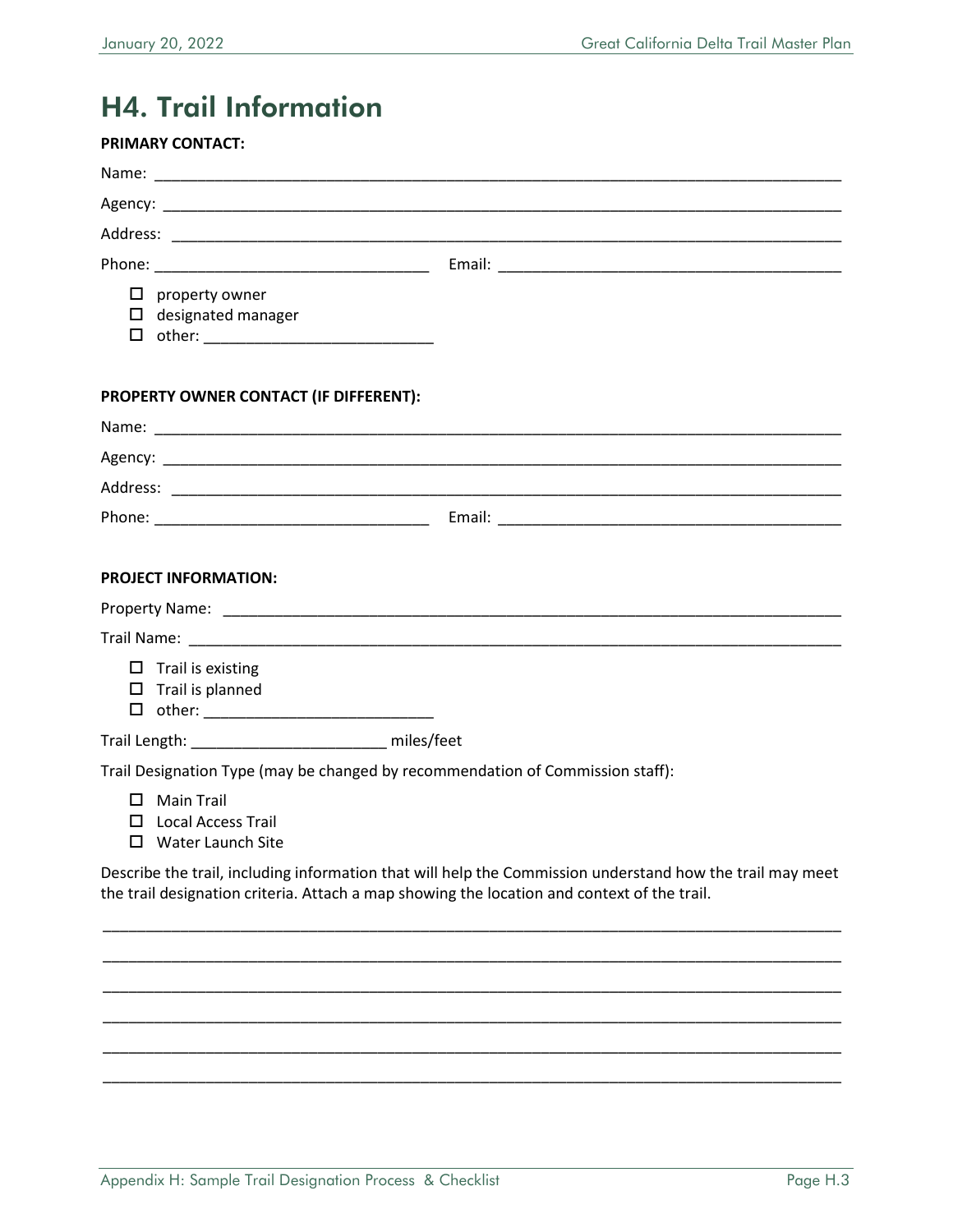# <span id="page-3-0"></span>H5. Trail Designation Checklist

## Legislation Consistency Criteria

This group of questions include criteria that are part of the enabling legislation and therefore should be met by all segments. Answering "yes" to any question (ie. indicating that there may be impacts) would make the segment ineligible for designation as part of the Delta Trail. Note that a formal environmental study may be required to determine impacts. The need for formal environmental study and any associated mitigations would immediately make the trail ineligible for designation.

Answers may include:  $\mathcal{D}$  (yes);  $\mathcal{D}$  (unknown); or  $\mathcal{D}$  (no).

#### WILL THE TRAIL:

| Y) (U) (N)          | have negative impacts to sensitive wildlife or habitat?                                                                                                                            |
|---------------------|------------------------------------------------------------------------------------------------------------------------------------------------------------------------------------|
|                     | If the trail is near sensitive wildlife or habitat, what measures will be taken to prevent                                                                                         |
| (Y)<br>$(\cup)$ (N) | have negative impacts to adjacent private uses (including agriculture)?                                                                                                            |
|                     | If the trail is near private property (including agricultural properties), what measures will                                                                                      |
| (Y) (U) (N)         | have negative impacts to existing hunting or fishing areas?                                                                                                                        |
|                     | If the trail is near hunting or fishing areas, what measures will be taken to prevent                                                                                              |
| WWW                 | allow motor vehicles (other than motor vehicles used by the managing agency)?                                                                                                      |
| $\omega$ (N)        | be considered mitigation for wetlands losses?                                                                                                                                      |
|                     | If the trail is part of a wetland mitigation project, how is the funding for the trail<br>development kept separate from the wetland mitigation funding? ___________               |
| (U)                 | be located outside of Contra Costa, Sacramento, San Joaquin, Solano, or Yolo Counties?<br>Trails in any other county are not eligible to be designated as part of the Delta Trail. |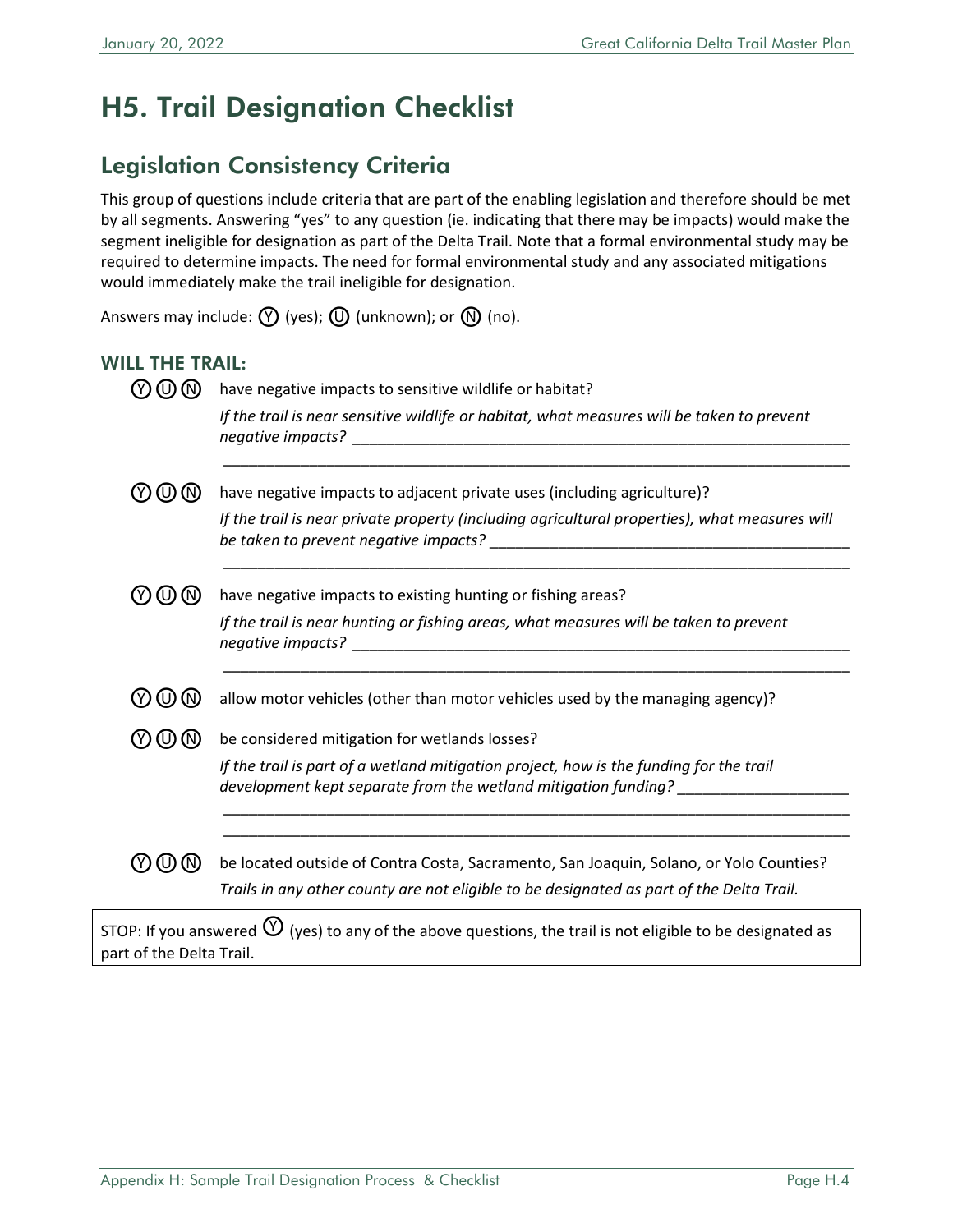## Trail Type Criteria

These questions aim to determine if the trail would function as part of the Main Trail or a Local Access Trail. If the trail is potentially eligible for either designation, the Commission Delta Trail Coordinator should determine the best designation. Answers to questions 3, 4, and 5 may assist in making this determination.

Answers may include:  $(\mathcal{V})$  (yes);  $(\mathcal{V})$  (indirectly); or  $(\mathcal{N})$  (no).

#### FOR MAIN OR LOCAL ACCESS TRAIL SEGMENTS, DOES THE PROPOSED DELTA TRAIL SEGMENT:

 $\mathcal{O}(\bigcap \mathbb{N})$  Connect (or potentially connect) between two or more existing Delta Trail segments?

NOTE: Trails that connect between two or more existing Delta Trail segments should be considered for Main Trail designation.

 $\Diamond$  O  $\Box$  Connect (or potentially connect) to an existing or planned segment of the Delta Trail or the San Francisco Bay Trail (but not between two or more existing Delta Trail segments)?

NOTE: Trails that connect to existing or planned Delta Trail segments should be considered for Local Access Trail designation.

STOP: If the answer is  $\Omega$  (no) to both parts of Question 2, the trail is not eligible to be designated as part of the Delta Trail.

## Connectivity Criteria (optional, but encouraged)

The following questions help determine the value the segment may have as part of the Delta Trail network. None of these are required criteria, but all are strongly encouraged. These questions will also help determine the appropriate trail type designation.

Answers may include:  $(V)(yes)$ ;  $(I)$  (indirectly); or  $(V)(no)$ .

#### FOR MAIN OR LOCAL ACCESS TRAIL SEGMENTS, DOES THE PROPOSED DELTA TRAIL SEGMENT:

- $\mathcal{O}(\overline{O})$  connect (or potentially connect) to an existing San Francisco Bay Water Trail site?
- $\mathcal{O}(n)$  connect (or potentially connect) to another regional trail (as identified in Chapter 2 of the Master Plan)? Trail name: \_\_\_\_\_\_\_\_\_\_\_\_\_
- $\mathcal{O}(\bigcap \mathcal{O}(\bigcap \mathcal{O})$  connect to a historic resource?
- $(Y)$  (I) (N) connect to a recreational facility (park, marina, beach, campground, etc.)?
- $\mathcal{O}(\mathcal{O})$  connect to public transportation?
- $(Y)$  (1) (N) connect to a natural area (wildlife viewing, hunting, fishing, etc.)?
- $\mathcal{O}(\mathcal{O})$  connect to a community center ("main street")?
- $\mathcal{O} \cap \mathbb{N}$  connect to an underserved community (or disadvantaged community, as defined by SB 535)?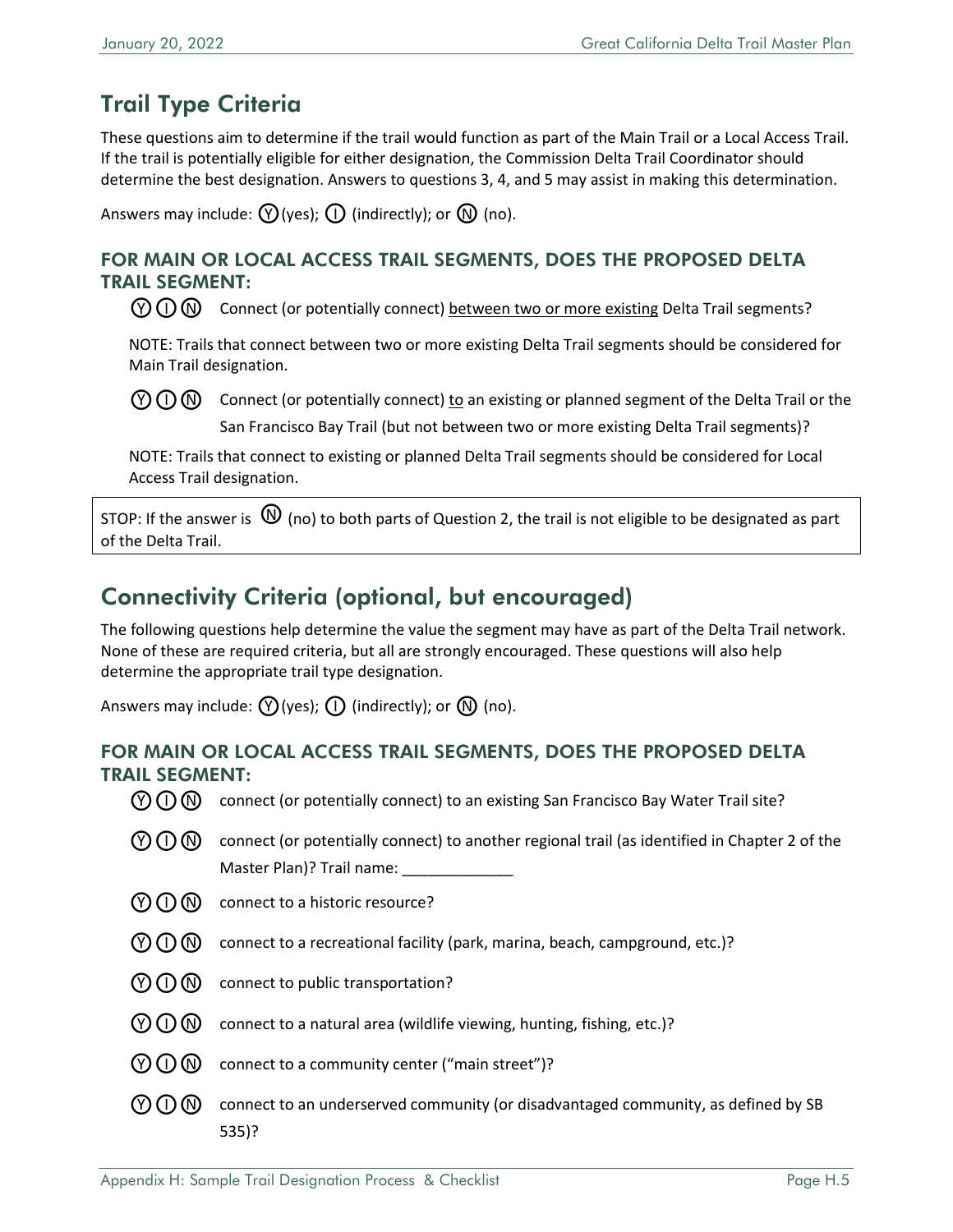## Community and User Benefits Criteria

These questions aim to determine who can use the trail and who benefits from the trail. These questions also help the Commission Trail Manager determine the appropriate trail type designation and highlight any potential concerns for designation.

Trail surface:

|                                    | Trail width (not including shoulders): ______________ feet                                                                                                                         |  |  |  |  |
|------------------------------------|------------------------------------------------------------------------------------------------------------------------------------------------------------------------------------|--|--|--|--|
|                                    | Allowed users (select all that apply):                                                                                                                                             |  |  |  |  |
|                                    | $\Box$ Pedestrians<br>$\Box$ Bicycles<br>$\Box$ Horses<br>$\Box$ Other non-motorized wheeled users<br>$\Box$ E-bikes (select type, if appropriate: Type I, Type II, Type II)       |  |  |  |  |
|                                    | Answers to questions below may include: $\bigcirc$ (yes); $\bigcirc$ (unknown, maybe, or partially); or $\bigcirc$ (no).                                                           |  |  |  |  |
| $\textcircled{r}$                  | Does the trail meet appropriate accessibility requirements for trails? If not, please explain<br>how the trail will provide access to a wide range of users: _____________________ |  |  |  |  |
| $\textcircled{v}$                  | Meet minimum design guidelines as proposed in the Master Plan or another relevant                                                                                                  |  |  |  |  |
| $\textcircled{r}$                  | Is the proposed Delta Trail segment on or near a shoreline?                                                                                                                        |  |  |  |  |
| $\mathbb{O} \mathbb{O} \mathbb{O}$ | Does the proposed Delta Trail segment have scenic value?                                                                                                                           |  |  |  |  |
| $\mathbb{O} \mathbb{O} \mathbb{O}$ | Is there local support for the proposed Delta Trail segment? Please explain:                                                                                                       |  |  |  |  |
| $\mathbb{O} \mathbb{O} \mathbb{O}$ | Is the proposed Delta Trail segment on existing publicly owned land?                                                                                                               |  |  |  |  |
| Ծወ®                                | Does the agency and/or supporting partners have the financial and staff capacity to<br>support the trail on a long-term basis? Please explain:                                     |  |  |  |  |
| $\textcircled{r}\,\textcircled{r}$ | If the proposed Delta Trail segment is on or near a levee, is there initial support from the<br>relevant Levee Maintaining Agency? Please explain: _____________________________   |  |  |  |  |
| (Y) (U) (N)                        | Does the trail allow dogs? If dogs are allowed, what measures are taken to reduce impacts                                                                                          |  |  |  |  |
|                                    |                                                                                                                                                                                    |  |  |  |  |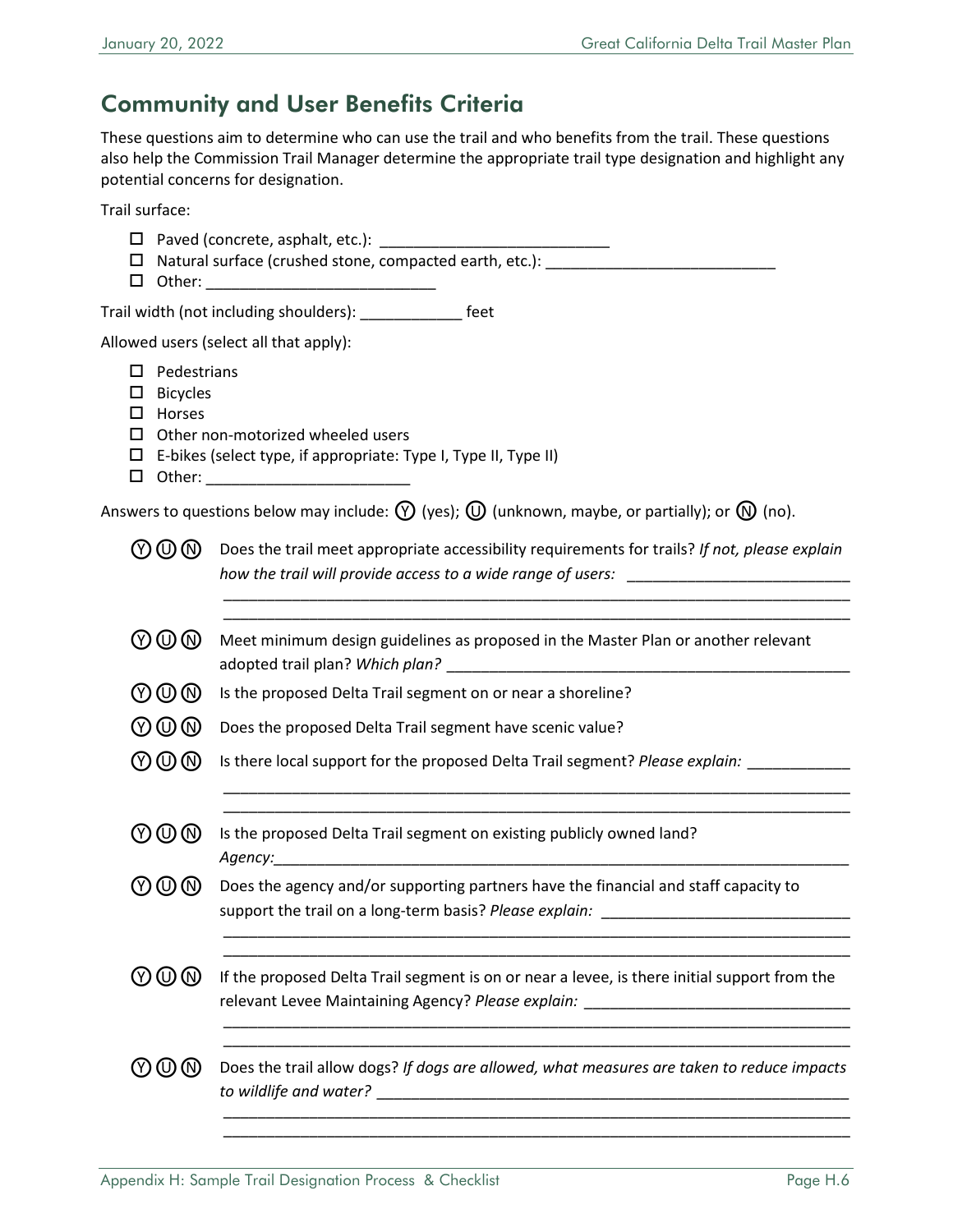## Water Trail Site Criteria

These questions would apply to potential water trail sites only and aim to determine eligibility for inclusion in a water trail program. Additional criteria should be adapted from the San Francisco Bay Area Water Trail Eligibility Criteria.

Answers may include:  $\mathcal{P}$  (yes);  $\mathcal{D}$  (unknown, maybe, or partially); or  $\mathcal{D}$  (no).

| $(9)$ $(0)$ $(0)$ | Is the launch site open to the public?                                                                                                 |
|-------------------|----------------------------------------------------------------------------------------------------------------------------------------|
| $(9)$ $(0)$ $(0)$ | Are there launch facilities for non-motorized small boats?                                                                             |
| $(9)$ $(0)$ $(0)$ | Does the launch site present dangerous conditions?                                                                                     |
| $(Y)$ (U) (N)     | If the launch site is on a project levee, does the site have an encroachment permit from<br>the Central Valley Flood Protection Board? |

STOP: If you answered  $\mathbb O$  (no) to any of the above questions, the trail is not eligible to be designated as part of the Delta Trail.



 $\mathcal{O}\bigcirc \mathbb{O}$  Is there connectivity with the Main Trail or Local Access Trails? (optional, but recommended) *If yes, which trail?* 

*\_\_\_\_\_\_\_\_\_\_\_\_\_\_\_\_\_\_\_\_\_\_\_\_\_\_\_\_\_\_\_\_\_\_\_\_\_\_\_\_\_\_\_\_\_\_\_\_\_\_\_\_\_\_\_\_\_\_\_\_\_\_\_\_\_\_\_\_\_\_\_\_\_*